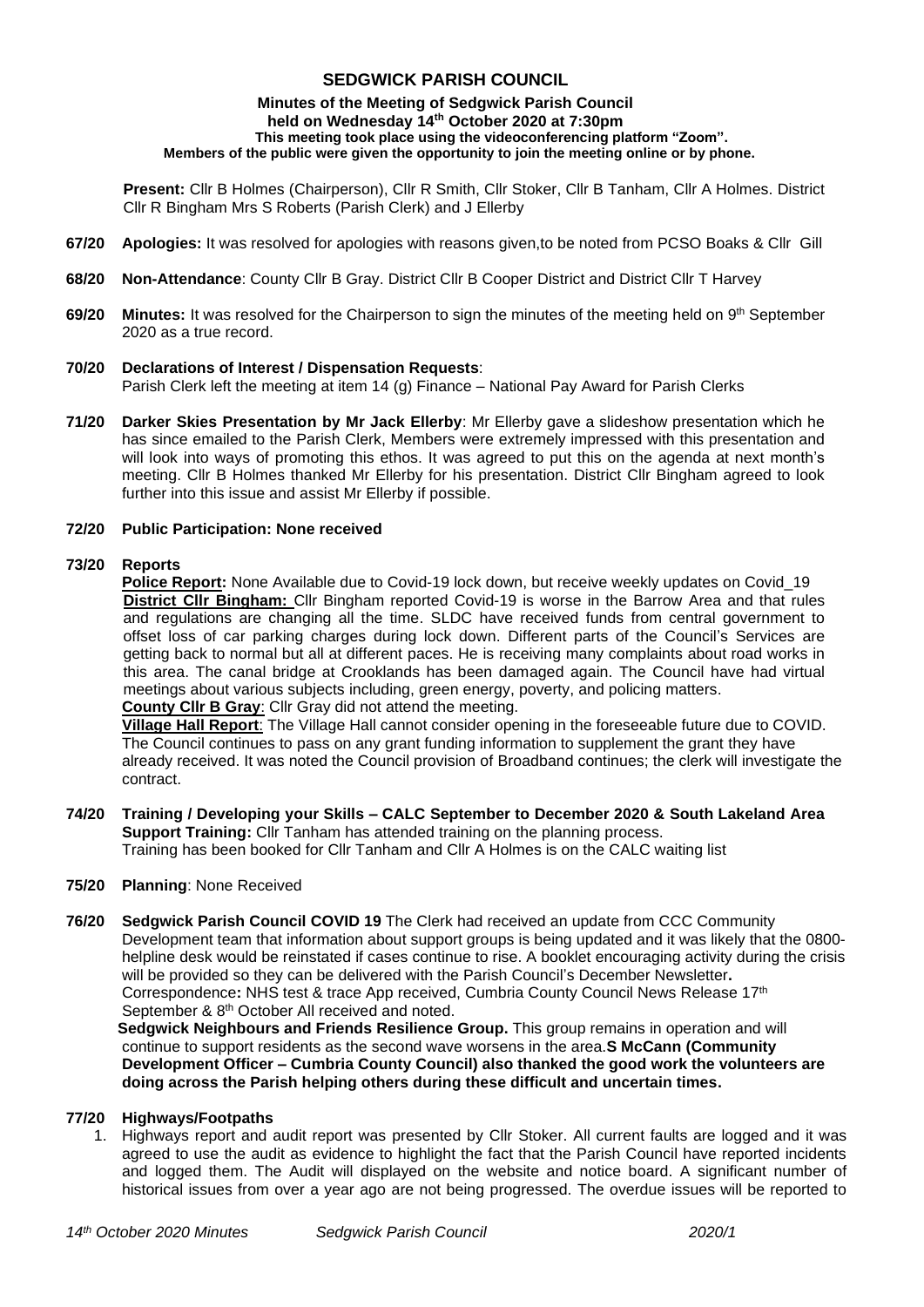highways. Highways issues not falling under the fault log (eg 20mph campaign, aqueduct safety) will be added as a second section of the audit.

- 2. Road Closures A590/M6J36 September to December 2020, The Clerk did contact the agency requesting the no access sign to be in a more prominent location and make them aware of the signs falling down. Traffic volume through the village seems to be more excessive than ever.
- 3. Sedgwick Village Sign knocked over and reported- W2081013571
- 4. Report of near miss at aqueduct: the incident was reported to Cllr Gray by the resident involved, but no response has been received. It was agreed that as District Cllr Gray had not attended a Council meeting for over twelve months and has not acknowledged emails from the Council for a considerable time, the matter would have to be escalated to Tim Farron by sending him an email making him aware of Cllr Gray's absence from meetings and her lack of correspondence. A request will be made for him to help the Council raise the outstanding highways matters and carry on working with us to raise the Aqueduct problem.
- 5. Cllr Smith raised a safety issue along Back Lane where footpath users need to cross the road. The crossing straddles the 30mph speed limit and safety would be increased by relocation of the speed limit. It was agreed the Council would request the relocation of the 30mph speed limit so the crossing place is inside the speed limit area.

### **78/20 Playground /Millennium Field**

- 1. Monthly Safety Report: Cllr Stoker reported the playground is not used as much due to the inclement weather, the hand sanitizers have been replaced, bin emptied, equipment checked over.
- 2. David Willacy has agreed to repair the rotten wood on the tree house slide. This is not urgent.

### **79/20 Canal**

- a) The monthly safety check by Cllr Gill was discussed. There are no new issues and he recommended further delaying the small wall repair until after the felling is carried out.
- b) Cyclists using the Canal Path still occurring but is not increasing.
- c) Grass cutting along the Canal Path was now completed to the Council's satisfaction.
- d) Woodland Management: the Canal Woodland was inspected by our Consultant Arboriculturalist A.Hearne on 18 th September. The effects of Ash Die back has spread to affect most if not all of our ash trees and some require felling in the short term, with many more looking like they will need removing in 2- 4 years. He has assessed each tree and marked those that require felling this winter and will advise Council if we require a felling license, which as agreed, he will acquire for us. He also advised that the stand of Elm trees on the embankment are currently in good health but are extremely prone to the fatal Dutch Elm Disease. If effected, they would need felling. This could occur rapidly. It was agreed to aim to retain the contingency fund to enable us to respond to this.

The Council have obtained three quotes to have the marked trees removed this autumn.

- James Park £4,260.00
- DH Forestry & Landscape Management £5,300.00
- Bergen Trees Services £8,350.00

It was agreed to appoint James Park as our contractor and accept his quote, on the understanding that if the quote needed re calculating it would be reconsidered.

It was agreed that Council would contact D. Willacy asking permission for the contractor to access the canal over his field and that after the work had been carried out, a disclaimer would be displayed on the canal in case residents attempt to remove any residual timber.

Cllr Holmes is trying to obtain grant funding to cover some or all of the felling work and at present had a few leads. A community grant for match funding could be applied for (£1500) and District Cllrs Bingham and Harvey have indicated that they could offer some support in April 2021.

e) A Canal River Trust Volunteer Task Force removed weeds from the aqueduct steps on 10/9/20. Cllr Stoker met the team and reported that they have done a good job and would come back in the spring to clear the stone walkway. Cllr Holmes will send thanks. The handrail is still an ongoing issue.

### **80/20 Website**

A verbal report was given by Cllr B Holmes who reported the Accessibility Policy is now on the website with the Minutes from September's meeting and the draft of October's meeting. The highways audit will be added on a new page this month when it is updated.

### **81/20 Finance**

- a) Bank Balance as of 30 September 2020 Current a/c £12,161.71
- b) Payments Approved: Broadband Village Hall October £17.99, Weasdale Nurseries £59.16
- c) The Accounts Report from meeting dated  $9<sup>th</sup>$  September including transactions cleared was signed. (Cheques awaiting signing and banking due to Covid-19)
- d) The Revised Budget 20-21 was approved.
- e) The September 2020 Bank Reconciliation was approved.